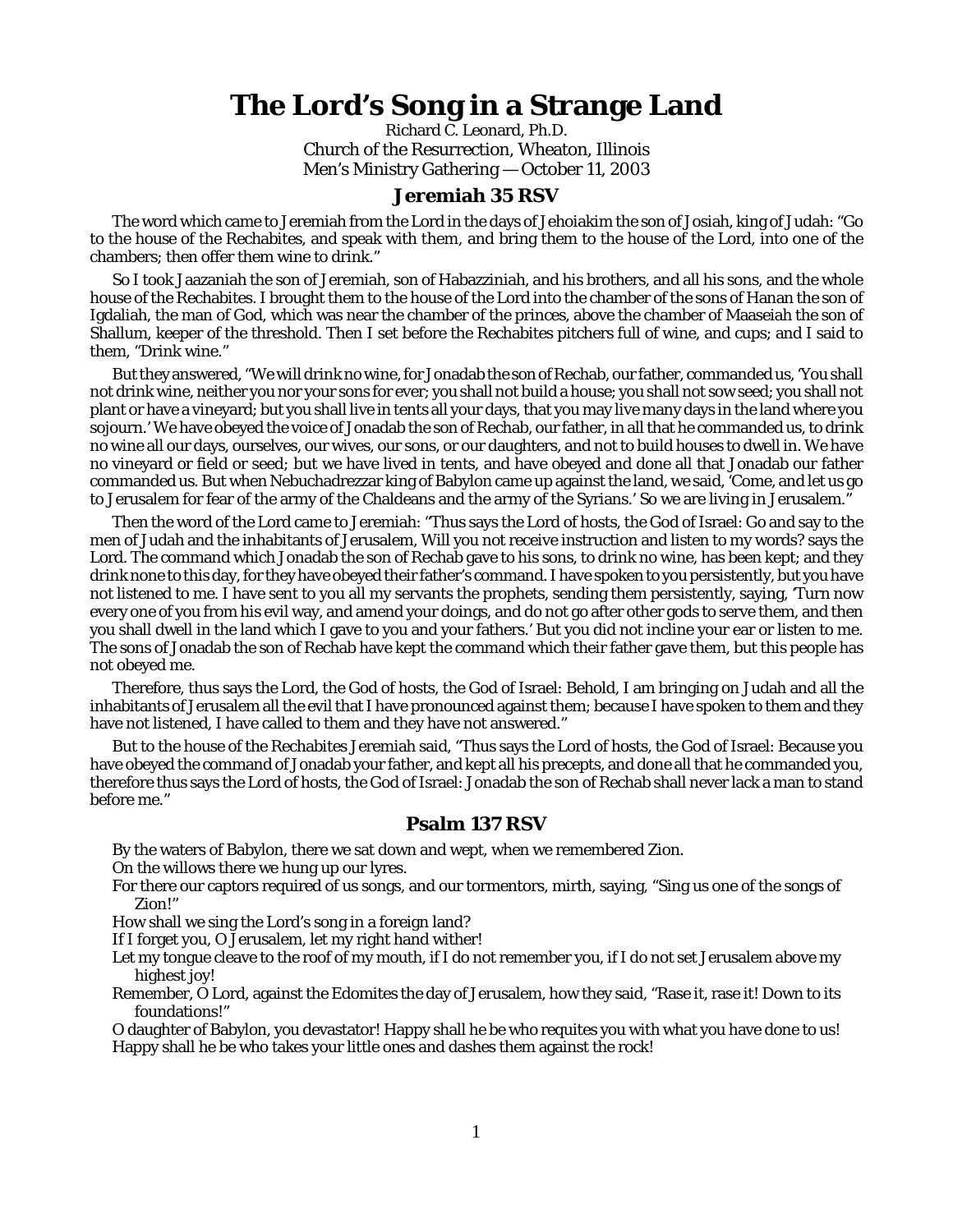#### **1 Corinthians 12:27—13:3 RSV**

Now you are the body of Christ and individually members of it. And God has appointed in the church first apostles, second prophets, third teachers, then workers of miracles, then healers, helpers, administrators, speakers in various kinds of tongues. Are all apostles? Are all prophets? Are all teachers? Do all work miracles? Do all possess gifts of healing? Do all speak with tongues? Do all interpret? But earnestly desire the higher gifts. And I will show you a still more excellent way.

If I speak in the tongues of men and of angels, but have not love, I am a noisy gong or a clanging cymbal. And if I have prophetic powers, and understand all mysteries and all knowledge, and if I have all faith, so as to remove mountains, but have not love, I am nothing. If I give away all I have, and if I deliver my body to be burned, but have not love, I gain nothing.

## **Matthew 9:35—10:3 RSV**

And Jesus went about all the cities and villages, teaching in their synagogues and preaching the gospel of the kingdom, and healing every disease and every infirmity. When he saw the crowds, he had compassion for them, because they were harassed and helpless, like sheep without a shepherd.

Then he said to his disciples, "The harvest is plentiful, but the laborers are few; pray therefore the Lord of the harvest to send out laborers into his harvest."

And he called to him his twelve disciples and gave them authority over unclean spirits, to cast them out, and to heal every disease and every infirmity. The names of the twelve apostles are these: first, Simon, who is called Peter, and Andrew his brother; James the son of Zebedee, and John his brother; Philip and Bartholomew; Thomas and Matthew the tax collector; James the son of Alphaeus, and Thaddaeus; Simon the Cananaean, and Judas Iscariot, who betrayed him.

\_\_\_\_\_\_\_\_\_\_\_\_\_\_\_\_\_\_\_\_\_\_\_\_\_\_\_\_\_\_\_\_\_\_\_\_\_\_\_

The Gospel lesson reminds me of a Sunday, several years ago, when I was visiting an Episcopal church in Florida. The priest was of the old school — the type who would give out his text at the beginning of the sermon, in his stained-glass voice. The Gospel was the same as our reading today, and the priest took the last verse as his text. I was amazed — and amused — to hear him begin like this: "The names of the twelve apostles are these: first, Simon, who is called Peter, and Andrew his brother; James the son of Zebedee, and John his brother; Philip and Bartholomew; Thomas and Matthew the tax collector; James the son of Alphaeus, and Thaddaeus; Simon the Cananaean, and Judas Iscariot, who betrayed him in the name of the Father and of the Son and of the Holy Ghost."

We don't always hear *ourselves*, do we? Sometimes we put words together in strange ways that don't go together, like the restaurant that advertises "jumbo shrimp." (How can you have *jumbo shrimp*?) Or the auto store that announced a "Spectacular Tire Blowout!" Or that old hymn with the verse that begins, "My sin — O the bliss of that glorious thought . . ." We might need to pay closer attention to how we put words together.

Maybe you *were* paying attention a few moments ago when we said, "Happy shall he be who takes your little ones and dashes them against the rock! Glory to the Father, and to the Son, and to the Holy Spirit . . ." You may have been struck by the odd juxtaposition of phrases, as in that priest's sermon text. The words just don't seem to go together.

Sort of like the set of readings the lectionary assigns for this morning.

*Then I set before the Rechabites pitchers full of wine, and cups; and I said to them, 'Drink wine.' But they answered, "We will drink no wine . . .*

*How shall we sing the Lord's song in a foreign land? If I forget you, O Jerusalem, let my right hand wither!*

*And I will show you a still more excellent way. If I speak in the tongues of men and of angels, but have not love, I am a noisy gong or a clanging cymbal.*

*And he called to him his twelve disciples . . .*

Now it would be easy to say, "Well, that's the Old Testament versus the New. The New Testament moves beyond the picky and vindictive stuff we find in the Old. So the New Testament readings are a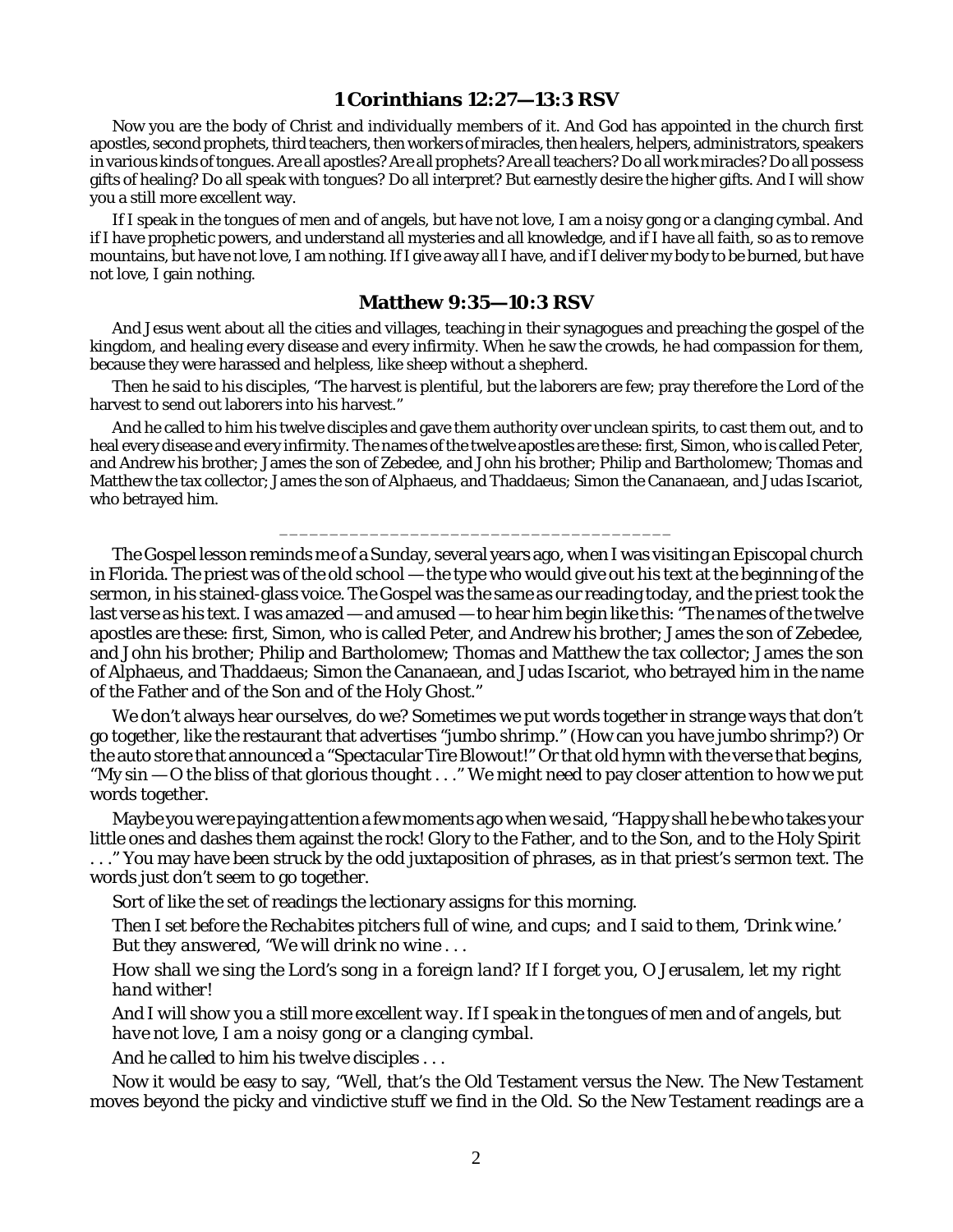corrective to the Old, which reflect an imperfect understanding of the Lord and his ways." I grant you there's an unfolding of God's purpose in Scripture, reaching its fulness in the ministry, death and resurrection of Jesus Christ. But it's too simplistic to just write off the "difficult" parts of the Old Testament as a primitive phase we've gone beyond. If God is One, so is his Word, and all of it speaks to us in some significant way.

Let's look briefly at each of these readings, starting with Jeremiah 35. Here the Lord tells the prophet to bring the Rechabites to the house of the Lord (what we call the Temple) and command them to drink wine. Now the Rechabites were a peculiar and old-fashioned sect within Judah, sort of the Amish of the Old Testament. They were staying in the city temporarily because of the Babylonian invasion. But when Jeremiah took them to the Temple and set cups of wine before them, they wouldn't drink.

This sounds like a great proof text for the temperance movement. Perhaps the consumption of beverage alcohol isn't really a good idea, and many Christians avoid it. But that isn't the point. The Rechabites had some other "odd" practices, and they all went together. They didn't live in houses, but in tents. They didn't plant crops. And they didn't drink wine, because it takes a while to develop a vineyard, and they didn't stay in one place long enough for that. Houses and fields and vineyards are the features of a settled people, but the Rechabites were always "on the move." They were wanderers, sojourners. And why? Because their founder, Jonadab ben Rechab, and told them to live that way. And why did he do that? Because he didn't want them to get too comfortable in the land of Canaan. He realized that if they settled into that turf they would pick up its culture, as the rest of the Israelites were doing, and would start to worship the Ba'als of the Canaanites in place of Yahweh. So the life of the Rechabites was a picture of Israel in the wilderness before they settled into the land of Canaan.

The first Psalm begins, "Blessed is the man who walks not in the counsel of the wicked, nor stands in the way of sinners, nor sits in the seat of scoffers; but his delight is in the law of the Lord." If you start walking according to the life style of a perverse culture, eventually you slow to a stand mired in sin, and you wind up sitting down right there and saying, "God doesn't count." The Rechabites didn't want to make that mistake. They kept walking.

Notice that Jeremiah brought them to the Temple to tempt them with wine. Why the Temple? Perhaps because the ceremonial use of wine was part of the rituals that had developed there, as it is in Judaism to this day. But also because the house of the Lord was *not* a tent, like Israel's first sanctuary in the wilderness. It was a permanent building of stone and wood, and moreover it was designed by a craftsman from Tyre, a pagan city, so it was modeled on sanctuaries from another culture. So the Rechabites couldn't have a Temple either, and I presume they couldn't offer sacrifices. That, too, was a feature of Israel's early days, when the people were still walking in their "first love" after God gave them his laws. The prophet Amos had asked, in the Lord's name, "Did you bring to me sacrifices and offerings the forty years in the wilderness, O house of Israel?" (5:25). No, to offer those sacrifices you have to have the whole massive infrastructure of livestock production that requires settling into a permanent location. So the Temple and its altar symbolized, for the Rechabites, a departure from the life they had been called to lead — a life that modeled Israel's time when its love for the Lord was fresh and pure and vibrant.

Brought into the Temple by Jeremiah, the Rechabites nevertheless held fast to their principles. They would not violate their commitment to the way outlined for them by their founder Jonadab. And, of course, Jeremiah knew all along that they would act this way, and that's why he brought them to the religious leaders of his people. In the Lord's name, he was making a point: "I have sent to you all my servants the prophets, sending them persistently, saying, 'Turn now every one of you from his evil way, and amend your doings, and do not go after other gods to serve them, and then you shall dwell in the land which I gave to you and your fathers.' But you did not incline your ear or listen to me. The sons of Jonadab the son of Rechab have kept the command which their father gave them, but this people has not obeyed me" (Jeremiah 35:15-16). In other words, the Rechabites had been faithful, but the people of Judah had not. Consequently, their community was about to be destroyed and their leaders taken into exile in Babylon.

And that brings us to the Psalm for the day, Psalm 137: "By the waters of Babylon, there we sat down and wept, when we remembered Zion." The worship of the Lord, which the Judeans had taken for granted, and had allowed to be corrupted by paganism, had now become precious to them *because they*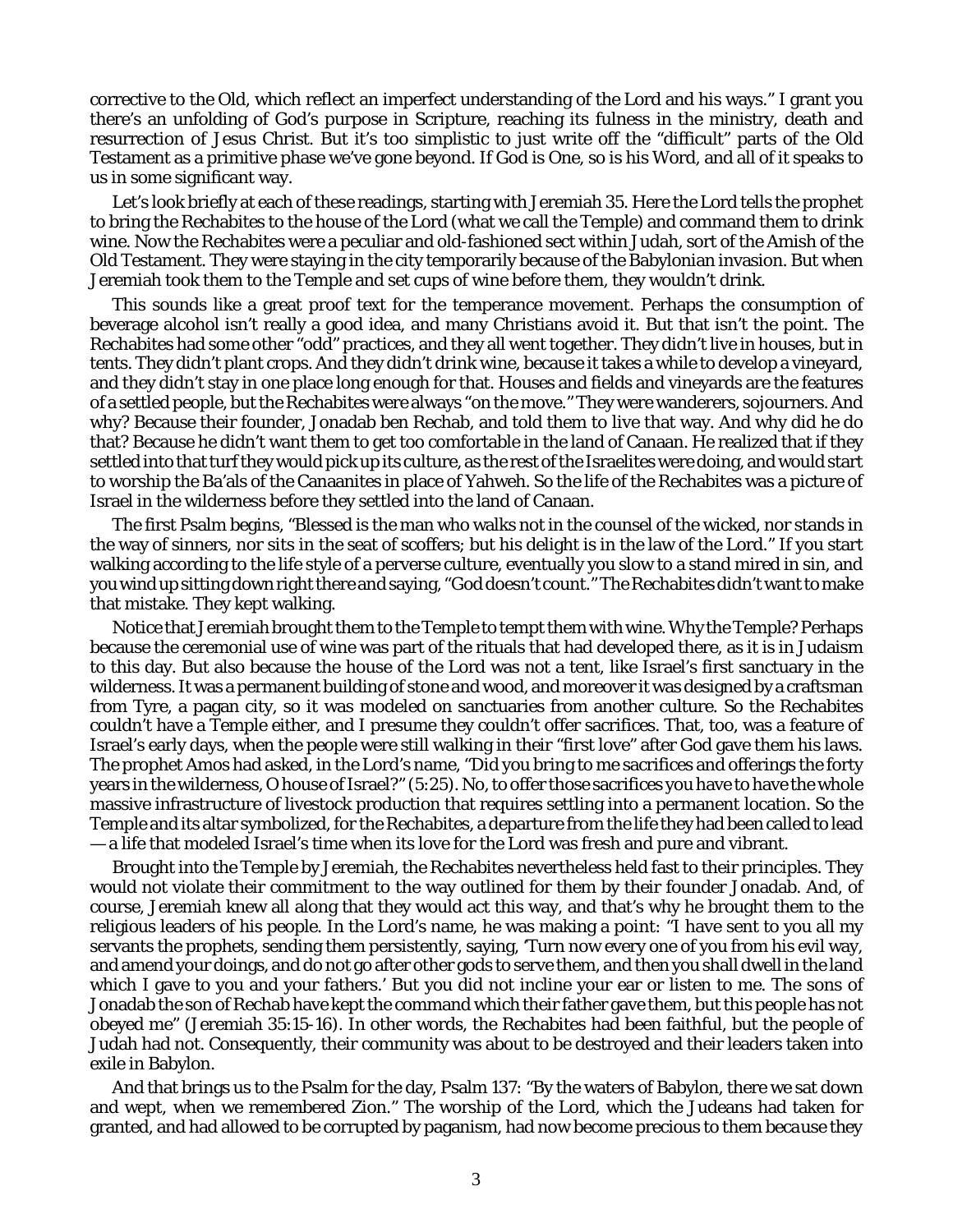*couldn't have it any more*. They realized what they had lost. So their cry went out, "Our captors required of us songs, and our tormentors, mirth, saying, 'Sing us one of the songs of Zion!' How shall we sing the Lord's song in a foreign land?" What a contrast! Before the fall of Jerusalem the people had been, as it were, singing Ba'al's song in Yahweh's land. As a result they found themselves exiled in a false god's land and unable to sing Yahweh's song! Or, when they did sing it, it was merely as folk entertainment for the amusement of their host culture.

We can identify with this Psalmist. We, too, might cry out, "How can we sing the Lord's song in a culture that opposes the principles of God's Word and suppresses every mention of it in the public forum?" Like the Rechabites in Judah, and like the Judeans in Babylon, we find ourselves estranged from the life styles and values reflected in the dominating powers of our environment: the government, the courts, the media, the educational system, even the religious infrastructure. If we don't feel like aliens, maybe we need to look into the Word and see if we really believe it and take it seriously. Is our delight really "in the law of the Lord," or in some other criterion of worth and success?

The apostle Paul certainly had to deal with that ambivalence in the congregations under his care. The Corinthian Christians had their problems with maintaining a consistent Biblical life style. At one point Paul had to say, "Do not be mismated with unbelievers. For what partnership have righteousness and iniquity? Or what fellowship has light with darkness? . . . Therefore come out from them, and be separate from them, says the Lord . . ." (2 Corinthians 6:14, 17). There isn't time to go into that, but it looks like these inconsistencies were even creeping into their worship practices. Individuals seemed to be calling attention to themselves, jostling for recognition of their gift — whatever it was — as the most important. And Paul is having to say, "Remember that you're only one part of the body. Remember your bond with other believers and your responsibility to them." So he launches into that famous "love" chapter, establishing a criterion by which we are to measure ourselves in the exercise of any gift. "Love never ends; as for prophecies, they will pass away; as for tongues, they will cease . . ."(1 Corinthians 13:8).

There's more here than meets the eye. I suggest that today we can't really use the English word "love" in any meaningful sense to express a Christian value. I know that sounds crazy, but hear me out. The term has been so overused and misused, acquiring all sorts of un-Christian undertones and overtones, that I doubt its value as a translation of the Greek word *agape*. Instead, we need to cut through to the root of its biblical meaning. I suggest that *agape* is a direct equivalent of the important Old Testament word *hesed*, usually translated as "lovingkindness" or "steadfast love," or sometimes simply as "love." But this word really refers to the Lord's faithfulness to his people, based on a relationship that has been established. God loves us not because he finds us attractive or will get a good feeling out of cuddling up to us, but because he *made a commitment* to us and is honoring that commitment because that's just the sort of God he is. Biblical love is *faithfulness to a commitment*, and as John says, we make that commitment to God because he first made that commitment to us, even to the point of giving the life of his own Son. And that commitment to God includes a commitment to others who serve the same God, which is what makes us a body, a family, a church. So (and this will sound like heresy) there's no such thing as *unconditional love* in the Bible. Biblical love always has a condition, and that condition is to acknowledge the Lord as our God and stick with him. Outside of that commitment there's no way to know his love. Just read Romans 1 if you don't believe me.

The Rechabites held to that commitment when other Israelites let it slip. The writer of Psalm 137 was grieved because it was difficult to live out that commitment in a hostile environment. Paul brings the church again and again back to that commitment. And it was because his people needed to be renewed in that commitment that Jesus did what he did in our Gospel lesson. Looking at those who came to hear his message, he saw that "they were harassed and helpless, like sheep without a shepherd" (Matthew 9:36). The people were losing out because, in the hands of well-intentioned but misguided teachers, the ways of God had become a burden instead of a benefit to them. So he called twelve disciples, and sent them out with the message that God is faithful and committed to his people, and is coming to meet them with healing and deliverance.

I think we're seeing the common thread here in these Scripture readings. That common thread is the Lord's *faithfulness* to his people, and our response of *commitment* to him. The Bible has another word for this; it's called the *covenant*, that bond that makes us members of God's family and ties us one to